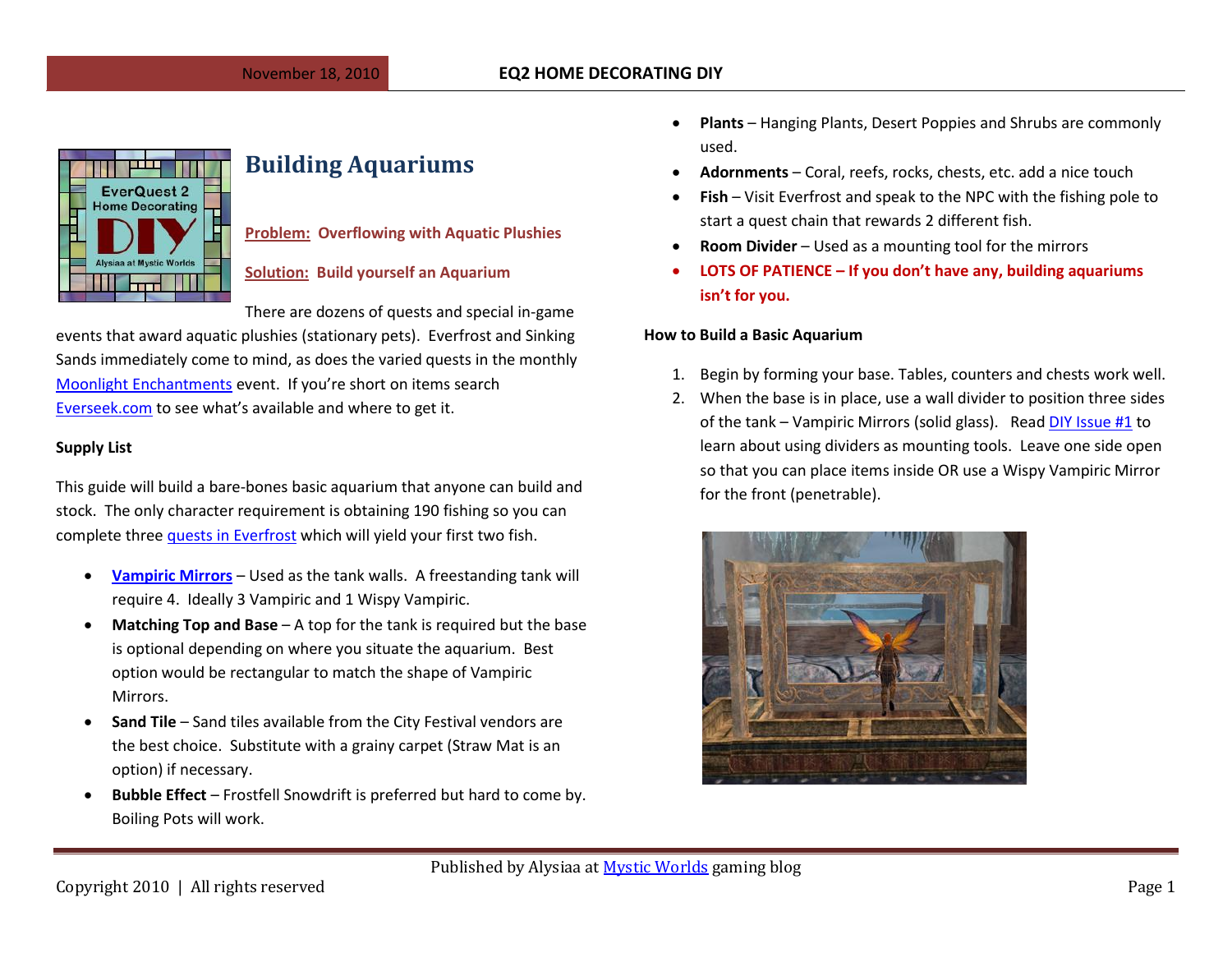## November 18, 2010 **EQ2 HOME DECORATING DIY**

3. Bubbles, lighting and plant accessories are typically positioned slightly below what will become the sandy bottom. It's a smoke-nmirror way of using items for effect while hiding their true nature.



4. Take your time designing the tank's interior. Taking the mirrors off to tweak things can be tedious. Add as much visual appeal and "life" to the scene as possible. Rea[d DIY #1 and #2](http://notadiary.typepad.com/mystic_worlds_diy/) to learn how to size and position items using Shift + Scroll and Ctrl + Scroll.





6. Use a room divider to put the front mirror / wall in place. A free standing aquarium will also need a top which goes on last.



**Voila, you've created your first aquarium!**